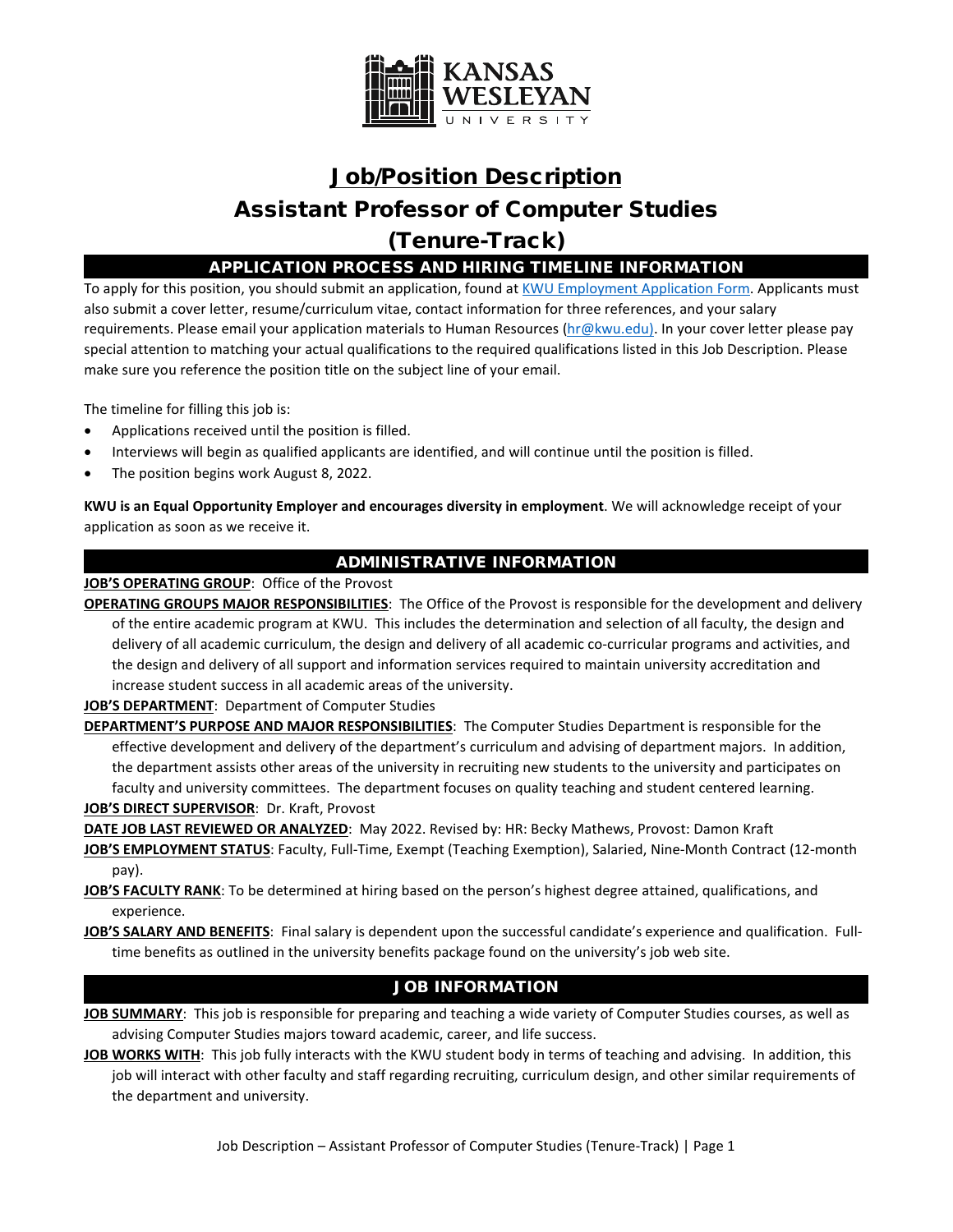**JOB'S STAFF AUTHORITY**: Supervises adjunct faculty in the department.

#### **JOB'S BUDGET AUTHORITY**: None

**JOB'S PHYSICAL WORKING CONDITIONS**: Climate controlled office and classroom environment. Standing, sitting, stooping, walking, talking, seeing, hearing, keyboarding, filing, and other similar physical motions and activates are a usual part of the job.

#### **JOB'S UNUSUAL HAZARDS OR WORKING CONDITIONS**: None

**JOBS EQUIPMENT USED**: University phone and Learning Management System (LMS) system.

**JOB'S WORK SCHEDULE**: Flexible schedule arranged around a Monday- Friday teaching schedule.

**JOB'S TRAVEL REQUIREMENTS**: Travel for personal development may be required.

# JOB RESULTS, BEHAVIORS, AND PERFORMANCE MEASURES

**For a more complete understanding of the duties and responsibilities of faculty jobs, please read and review the Faculty Handbook which will be made available to final candidates for the job.**

#### **JOB'S ESSENTIAL DUTIES**

- 1. Teaching (60%): Responsible for delivering in a student receptive manner the knowledge, skills, and experiences each student needs to successfully achieve course learning outcomes as outlined in the course syllabus.
	- Student-focused educator committed to student learning, retention, persistence, and completion.
	- Teach 24 credit hours per year.
	- Create, post, and articulate essential course learning outcomes, materials, and assessments in a timely fashion.
	- Hold regular office hours to assist students.
- 2. Advising (15%): Responsible for assisting students to create an individual educational plan which allows the student to graduate in the shortest amount of time possible and at the least possible cost consistent with the student's educational goals:
	- Assist advisees to develop educational and career goals, and to seek the information necessary to achieve those goals.
	- Assist advisees to create "graduation plans" in order for students to complete university and department graduation requirements with the least cost and time possible consistent with their advisees' educational goals.
	- Meet a minimum of once a semester with their advisees to review educational, graduation, and career progress, and as needed to effectively meet the needs of each advisee.
	- Assist advisees to enroll in needed classes at the soonest possible time in order to ensure graduation success as well as accurate enrollment counts.
- 3. Professional Development (10%): Responsible for preparing and executing an annual personal development program to enhance your course content knowledge and teaching effectiveness skills.
- 4. Service (10%): Responsible for preparing and executing an annual university and community service program.

#### **JOB'S OTHER DUTIES: (5%)**

- 1. Assist the department and university to recruit and enroll students who are a good fit for our culture, mission, and vision.
- 2. Evaluate and revise curriculum, course materials, and delivery methods as changes in the field and teaching environments warrant.
- 3. Review, evaluate, and revise department policy, textbooks, and curriculum in conjunction with other department members and the Department Chair in order to enhance student academic and career success.
- 4. Serve on university committees to enhance department and university policies and processes which enhance student academic and career success.
- 5. Attend all required university events such as commencement, faculty meetings, etc.
- **6. PERFORM OTHER APPROPRIATE AND REASONABLY REQUIRED DUTIES AS ASSIGNED BY YOUR SUPERVISOR.**